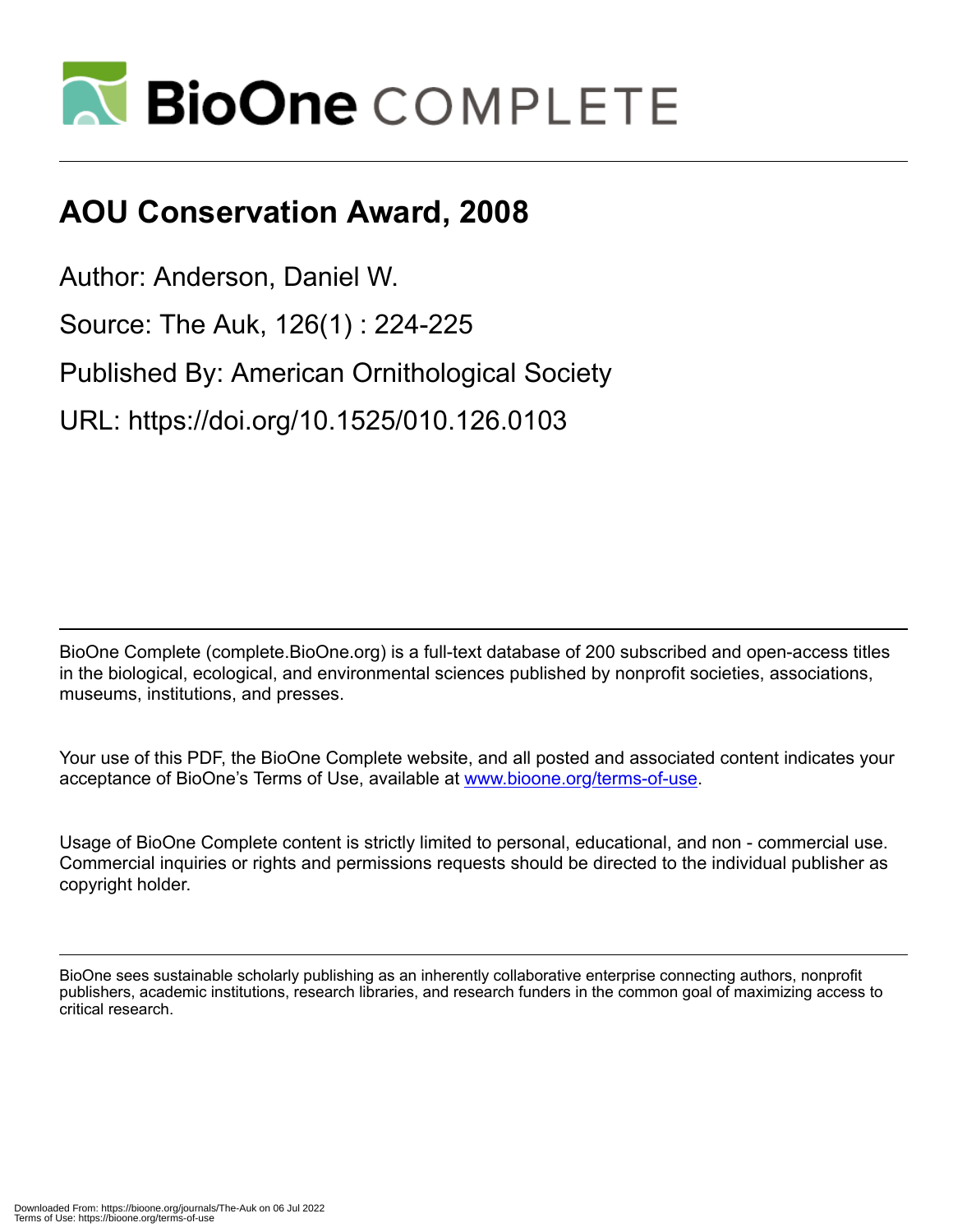*The Auk* 126(1):224–225, 2009 The American Ornithologists' Union, 2009. Printed in USA.

## **AOU CONSERVATION AWARD, 2008**

DANIEL W. ANDERSON



Daniel W. Anderson, 9 March 2008, at Isla Cocinas, near Chamela, Jalisco, Mexico, surveying Brown Pelicans. (Photograph by Irene Anderson.)

The AOU Conservation Award was established in 2005 to honor persons who have made extraordinary scientific contributions to the conservation, restoration, or preservation of birds and their habitats. Daniel W. Anderson's contributions to world bird conservation have certainly met that standard. From his groundbreaking work in ecotoxicology, which furthered our understanding of the impact of DDT on birds, through his efforts on preservation of the Brown Pelican (*Pelecanus occidentalis*) in California, to his work in developing international conservation efforts with Mexico, he has consistently developed new approaches and tools for conducting scientifically based conservation assessments of birds. Throughout his career, the results of his work have significantly influenced policy decisions regarding

the conservation and protection of birds in California, nationally, and internationally.

Anderson received his Ph.D. at the University of Wisconsin, Madison, in 1970, under the tutelage of Joseph J. Hickey. The first biologists to hypothesize, and document with field data, a specific link between DDE (the persistent metabolite of DDT) and widespread eggshell thinning in birds, Hickey and Anderson also confirmed time-related trends in eggshell changes and that eggshell thinning was widespread in certain birds throughout North America. With Robert Risebrough, Anderson also conducted important early feeding experiments that confirmed DDE-induced eggshell thinning in Mallards (*Anas platyrhynchos*) and demonstrated the combined effects of DDE with PCBs.